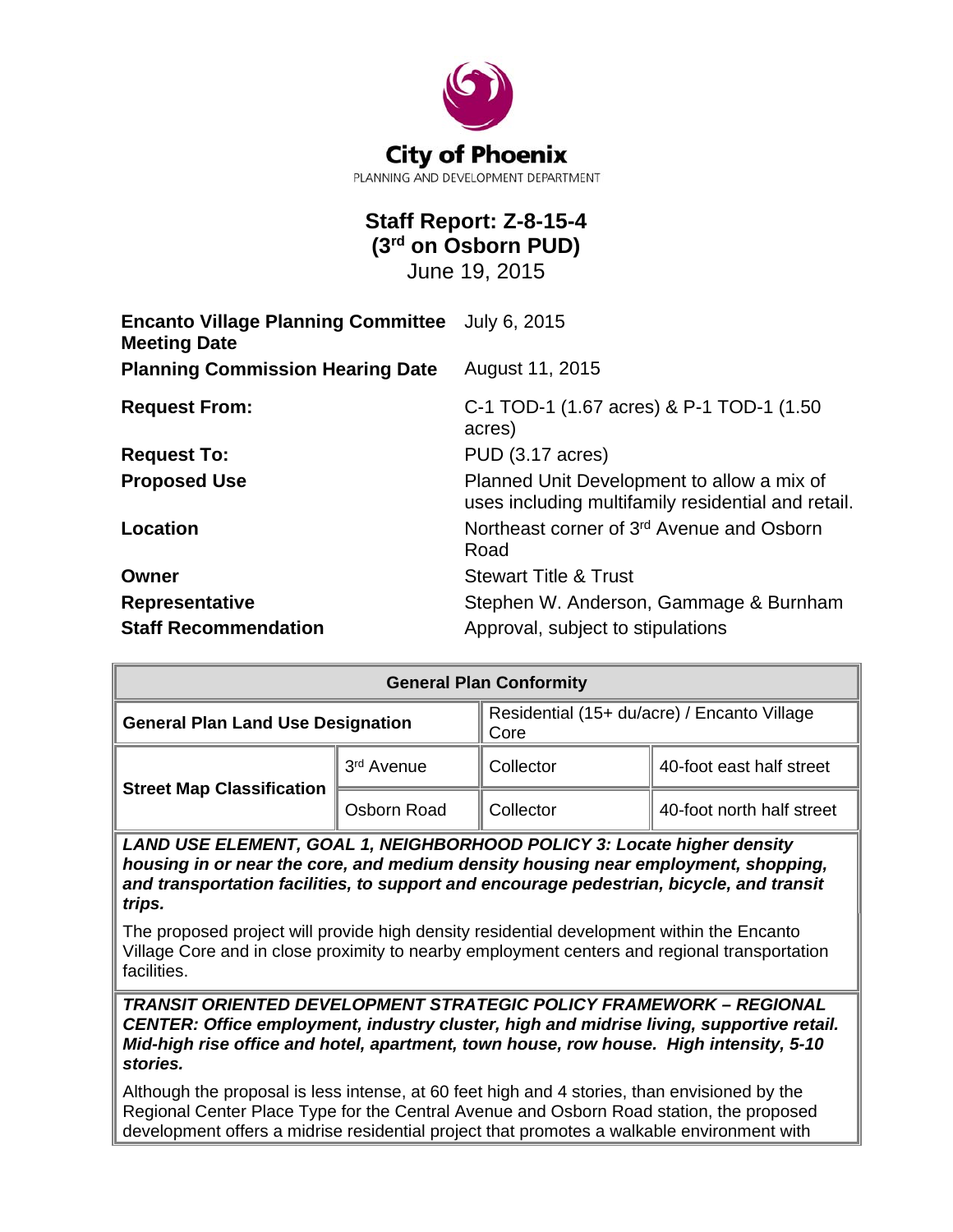buildings and entrances near the street frontages as well as parking located internal to the site. A development of this intensity is appropriate at a quarter-mile distance from a light rail station.

#### **Area Plan**

Midtown Transit Oriented Development Policy Plan. See Item Nos. 4 through 7 in the Background/Issues/Analysis Section.

PreserveHistoricPHX. See Item Nos. 8 through 12 in the Background/Issues/Analysis Section.

#### **Background/Issues/Analysis**

#### SUBJECT SITE

- 1. This request is to rezone a 3.17 acre site, located at the northeast corner of  $3<sup>rd</sup>$ Avenue and Osborn Road, from C-1 TOD-1 (Neighborhood Retail, Interim Transit-Oriented Zoning Overlay District One) and P-1 TOD-1 (Passenger Automobile Parking, Limited, Interim Transit-Oriented Zoning Overlay District One) to PUD (Planned Unit Development) to allow for a mix of uses including multifamily residential, retail and commercial. The site is located approximately one quarter mile west of the Osborn/Central Avenue light rail station. The site has frontage on both 3rd Avenue and Osborn Road.
- 2. Currently, the subject site is improved with two, two-story office buildings located on the southern third of the site, adjacent to Osborn Road. The remainder of the site is used for surface parking.
- 3. The General Plan Land Use Map designation for this property is Residential 15+ dwelling units per acre. The PUD proposes to construct 161 residential units, which is consistent with the General Plan Land Use Map designation for the site.

#### MIDTOWN TRANSIT ORIENTED DEVELOPMENT POLICY PLAN

- 4. The Midtown Transit Oriented Development (TOD) Policy Plan is a communitybased vision aimed at transforming the Midtown TOD District into a walkable community by taking advantage of its location along the light rail system. The plan identifies policies aimed at supporting the introduction of a pedestrian-oriented zoning code, mixed-income neighborhoods, historic preservation, neighborhood compatibility, and infrastructure investment.
- 5. The Midtown TOD Policy Plan includes a conceptual zoning plan for the Midtown Transit Oriented Development District that identifies desired transect zoning districts. The Walkable Urban (WU) Code is intended to implement the vision and policy of the Midtown TOD Policy Plan by identifying the development standards for property along the light rail corridor based on the transect district assignment. The WU Code is currently in draft form, and upon adoption, work will be done with property owners to rezone properties in the district based on the recommendations of the conceptual zoning plan. The applicant proposes to utilize the PUD zoning to encompass many of the standards of the draft WU Code.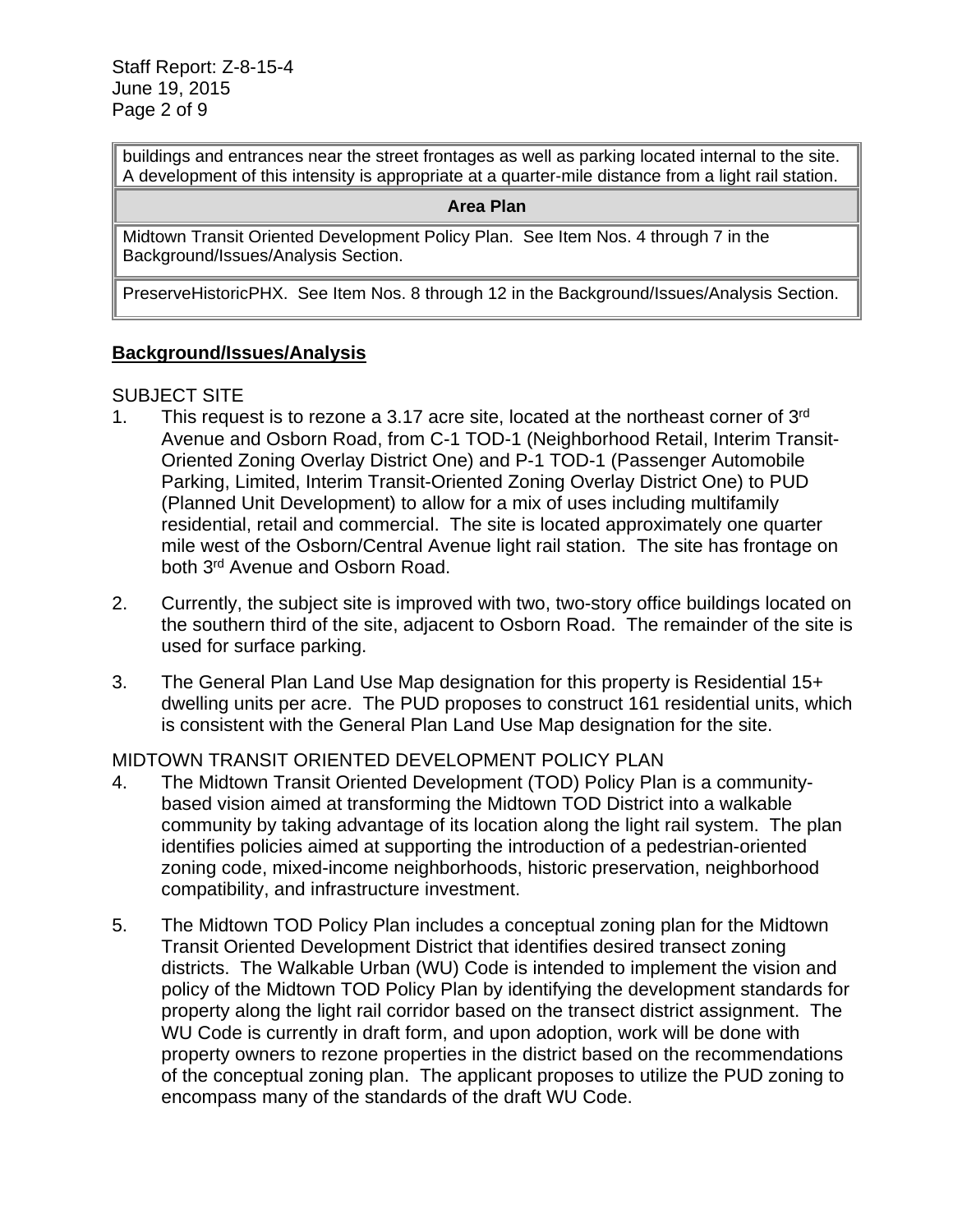Staff Report: Z-8-15-4 June 19, 2015 Page 3 of 9



subject site is shown on the conceptual zoning plan with a transect designation of T5:5, which anticipates mixed use development 56 to 100- feet in height. The south portion of the subject site was not included in the conceptual plan due to the existing buildings' eligibility for historic designation. The plan encourages historic preservation and includes strategies and policies that encourage adaptive reuse and revitalization of older properties. Furthermore, neither the Midtown TOD Policy Plan, nor the WU

*Conceptual Zoning Plan within the Midtown Transit Oriented Development Policy Plan*

Code support the removal of historically eligible properties.

7. The proposal is generally consistent with the Midtown TOD Policy Plan. The addition of a dense multifamily development helps to address the anticipated housing shortage in the area. In addition, the proposed project furthers many of the policies of the plan including pedestrian oriented and active street frontages, parking areas located behind buildings, a sensitive height transition from the nearby singlefamily neighborhood to the southwest, providing a minimum prescriptive amount of bicycle parking, and encouraging the installation of solar energy systems.

# HISTORIC PRESERVATION

8. The property includes two office buildings, the Federal Housing Administration Building (western building) built in 1959, and the Murdock Professional Building (eastern building) built in 1958. The Federal Housing Administration Office Building was originally designed as offices for both the Federal Housing Administration and the



*Existing Office Buildings*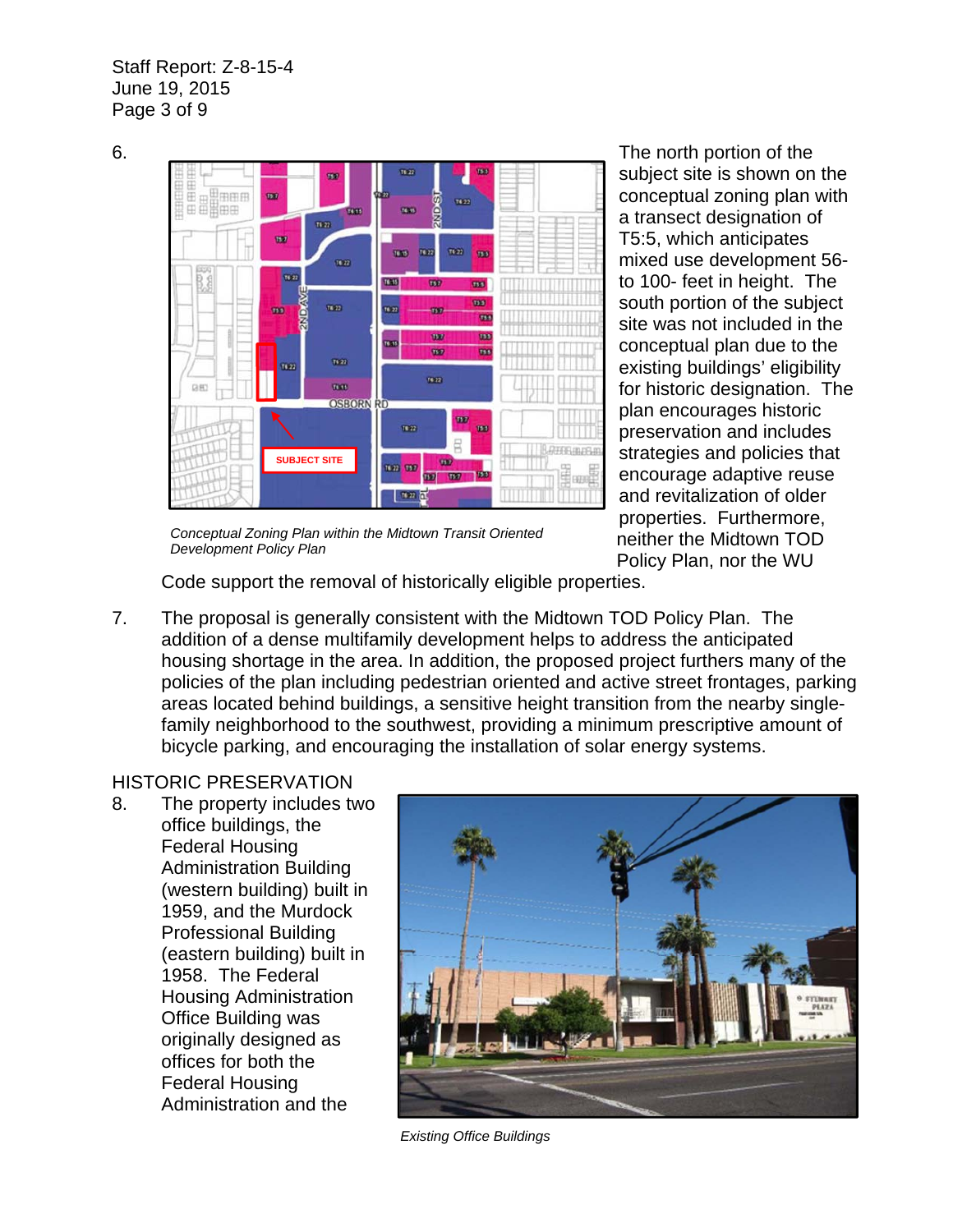Federal Bureau of Investigation. The Murdock Professional Building was the first building in Arizona designed to comply with earthquake-resistant construction standards. Both buildings were featured in the city of Phoenix Historic Preservation Office's book, *Midcentury Marvels: Commercial Architecture of Phoenix, 1945 – 1975*. Historic Preservation Office staff has determined that the two buildings are eligible for historic designation, but are not currently designated.

- 9. PreserveHistoricPHX is a comprehensive plan, adopted in 2015, intended to protect and promote the historic and archaelogical resources of the city. Removal of the two historic-eligible buildings on the subject property is not consistent with the stated goals of this plan.
- 10. Preservation of the Federal Housing Administration Building and the Murdock Professional Building are not the desire of the applicant. The applicant, instead, has proposed to retain a portion, approximately the first thirty feet, of the Federal Housing Administration Building for incorporation into the new development as the complex's office.
- 11. Historic Preservation Office staff has commented that retaining only the façade of a building is not considered an appropriate form of preservation. The practice, "Facadism," as it is commonly known, is contrary to not only the city historic preservation standards, but also to the standards set forth by the Secretary of the Interior's Standards for Treatment of Historic Properties as well as the Venice Charter for the Conservation and Restoration of Monuments and Sites. Facadism is strongly discouraged because it creates a false sense of history. The building(s) would no longer be eligible for historic designation if only a portion or the façade is retained.
- 12. Historic Preservation Office staff has requested that if the buildings are not retained, that they be documented in a manner consistent with the state and national standards. Stipulation #2 addresses this request.

#### SURROUNDING USES & ZONING

#### 13. *North*

The property to the north of the subject site is zoned R-5 TOD-1 (Multifamily Residence District, Interim Transit-Oriented Zoning Overlay District One) and contains a three-story multifamily condominium complex.

#### *West*

Directly across 3<sup>rd</sup> Avenue there is a five-story office building (adjacent to Osborn Road), surface parking and a one-story office building. These properties are zoned C-1 (Neighborhood Retail), P-1 (Passenger Automobile Parking, Limited) and R-5 (Multifamily Residence District), respectively.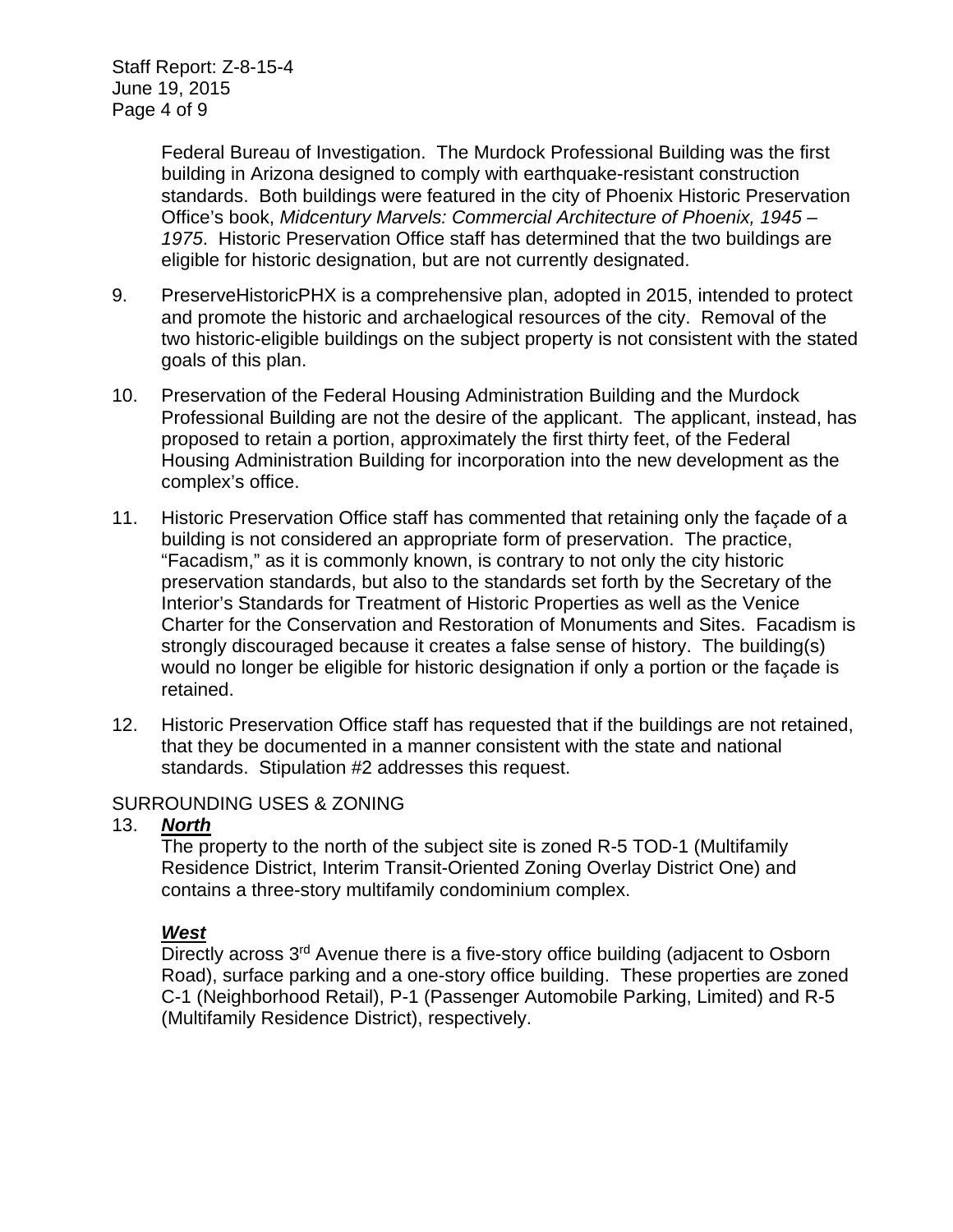Staff Report: Z-8-15-4 June 19, 2015 Page 5 of 9

## *South*

Across Osborn Road to the south is Park Central Mall. The immediate corner is developed with an auto repair facility and is zoned C-2 H-R TOD-1 (Intermediate Commercial, High-Rise and High Density District, Interim Transit-Oriented Zoning Overlay District One).

# *East*

The property to the west of the subject site is zoned C-2 TOD-1 (Intermediate Commercial, Interim Transit-Oriented Zoning Overlay District One) and C-2 H-R (Intermediate Commercial, High-Rise



and High Density District, Interim Transit-Oriented Zoning Overlay District One) and is developed with a 10-story and a 6-story hotel.

## PROPOSAL

- 14. The proposal was developed utilizing the PUD zoning designation, which allows an applicant to propose uses, development standards and design guidelines for a site. One of the goals of this process is to allow the applicant to develop standards that respond to the surrounding environment more so than conventional zoning districts allow. The end result is property rezoned with standards crafted specifically for the site. Where the PUD narrative is silent on a requirement, the applicable Zoning Ordnance provisions will be applied.
- 15. The PUD proposes to develop eight, four-story, 60-foot high, multifamily residential buildings. The approval of this PUD will allow the site to develop as a transit oriented development of 161 residential units. The front portion of the existing western building will be retained and incorporated into the new design to serve as the complex's office and provide communal space for residents. Ten units will be constructed adjacent to 3rd Avenue. The remaining 151 units will located on floors two through four and will be built on a podium over grade level parking. Elevated, open walkways will connect the buildings. Resident parking will be accessed from  $3<sup>rd</sup>$  Avenue and will be screened from view by the buildings along both  $3<sup>rd</sup>$  Avenue and Osborn Road.



*Proposed west (3rd Avenue) elevation*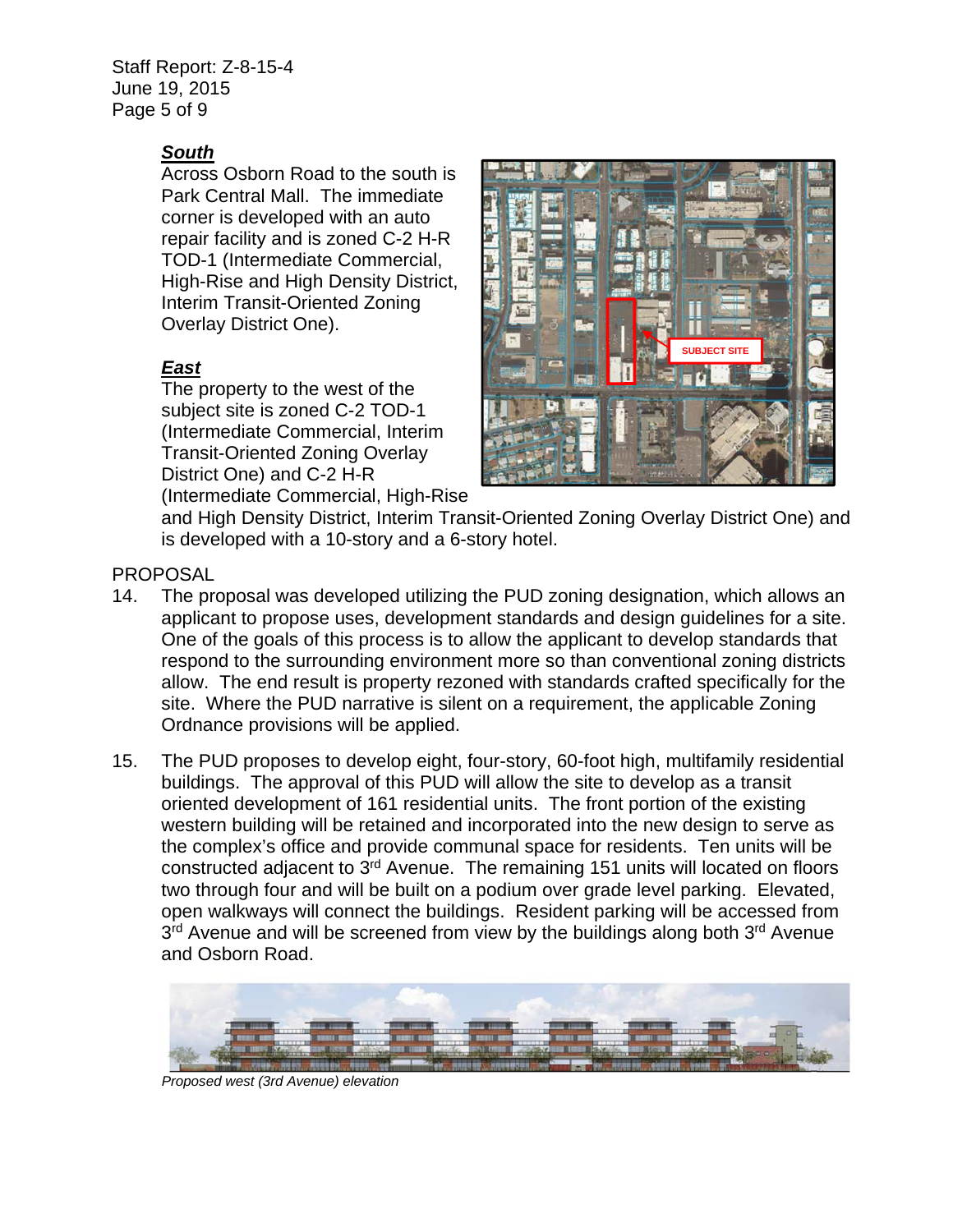Staff Report: Z-8-15-4 June 19, 2015 Page 6 of 9

16. Below is a summary of the proposed standards for the subject site as described in the attached PUD Development Narrative date stamped June 18, 2015.

#### *Land Use*

The narrative proposes providing 161 multifamily residential dwelling units. In addition, all T5:5 land uses specified in the Walkable Urban Code including several outdoor dining and outdoor recreation uses are permitted. Roof, ground and polemounted solar energy systems are also allowed uses. Adult-oriented businesses, auto title loan establishments, check cashing facilities, pawn shops and tattoo/bodypiercing studios are listed as prohibited uses.

#### *Development Standards*

The proposed development standards are consistent with promoting a walkable development. The development standards would limit the building height to 60 feet and provide maximum building setbacks of 12 feet along 3<sup>rd</sup> Avenue and 10 feet along Osborn Road. In addition, buildings are required to comprise a minimum of 70% of each street frontage. Parking would be required to be located behind buildings or behind a minimum 30 foot setback. Detached sidewalks of 5 feet along 3rd Avenue and 6 feet along Osborn Road are also proposed. Pedestrian access will also be provided along both street frontages.

#### *Landscape*

Landscaping will be provided in 5 foot landscape areas located between the street and sidewalk along both street frontages. The landscape areas will provide a mix of 2- and 3-inch caliper trees.

## *Parking*

The narrative proposes providing a total of 172 parking spaces. A total of 161 spaces will be provided for residents with the remaining 11 spaces devoted to guest parking. Parking standards for commercial uses are also proposed in the narrative, however no parking is devoted to these uses at the current time.

#### *Bicycle Parking*

Minimum standards for bicycle parking are defined in the development narrative. Bicycle parking will be provided in secured areas throughout the complex.



*Conceptual Site Plan*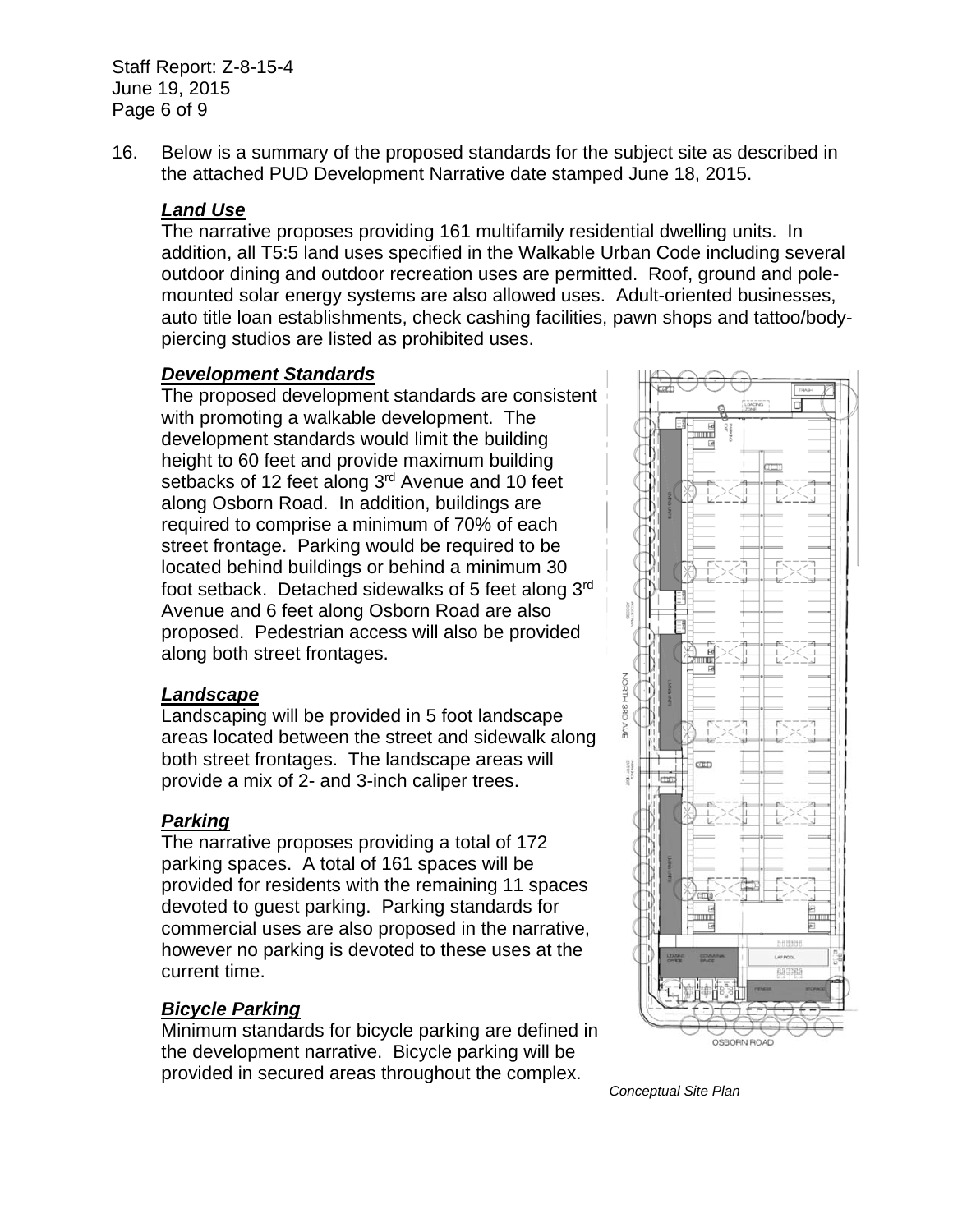Staff Report: Z-8-15-4 June 19, 2015 Page 7 of 9

#### *Fence and Wall Standards*

In order to enhance the pedestrian experience along Osborn Road, staff has added Stipulation #3 to address fence and wall height, limiting any fence to 40-inch view fencing.

#### *Vehicular and Pedestrian Access*

Two vehicular access points are proposed to be provided from 3rd Avenue. Pedestrian access will be provided to the leasing office along Osborn Road, as well as via a dedicated pedestrian accessway along 3<sup>rd</sup> Avenue. In addition, ten residential units will be located at ground level along 3<sup>rd</sup> Avenue and will be oriented toward the streetscape.

#### *Amenities*

A pool, fitness center, and outdoor seating areas with firepits are proposed as amenities for the buildings' occupants.

#### *Shade*

A minimum of 75% of the sidewalk will be provided with shade along the entire rightof-way frontage with the exception of driveways. Trees and/or building mounted shade elements will provide the prescriptive shading requirement.

#### *Design Guidelines*

The narrative proposes several elements to promote a pedestrian-friendly development design. These include:

- Incorporation of ground-story activation elements including windows, awnings and outdoor patios.
- A minimum of 70% building frontage for streets and open space.
- Retention of a portion of the existing western building in order to create a corner focal point at the intersection of 3rd Avenue and Osborn Road.
- Blank walls adjacent to streets or sidewalks are proposed not to exceed 20 feet in length and will be mitigated with landscaping, finishes or other treatment.

## *Signage*

Signage standards will adhere to the standards specified in the Walkable Urban Code.

#### *Sustainability*

The development proposes several elements addressing sustainability principles including recycling services for residents, native plantings, outdoor courtyards, building placement and the addition of shaded walkways.

## *Phasing*

The project will be completed in one phase.

## **MISCELLANEOUS**

17. The Aviation Department has reviewed the rezoning application and requests that the property owner record a Notice to Prospective Purchasers of Proximity to Airport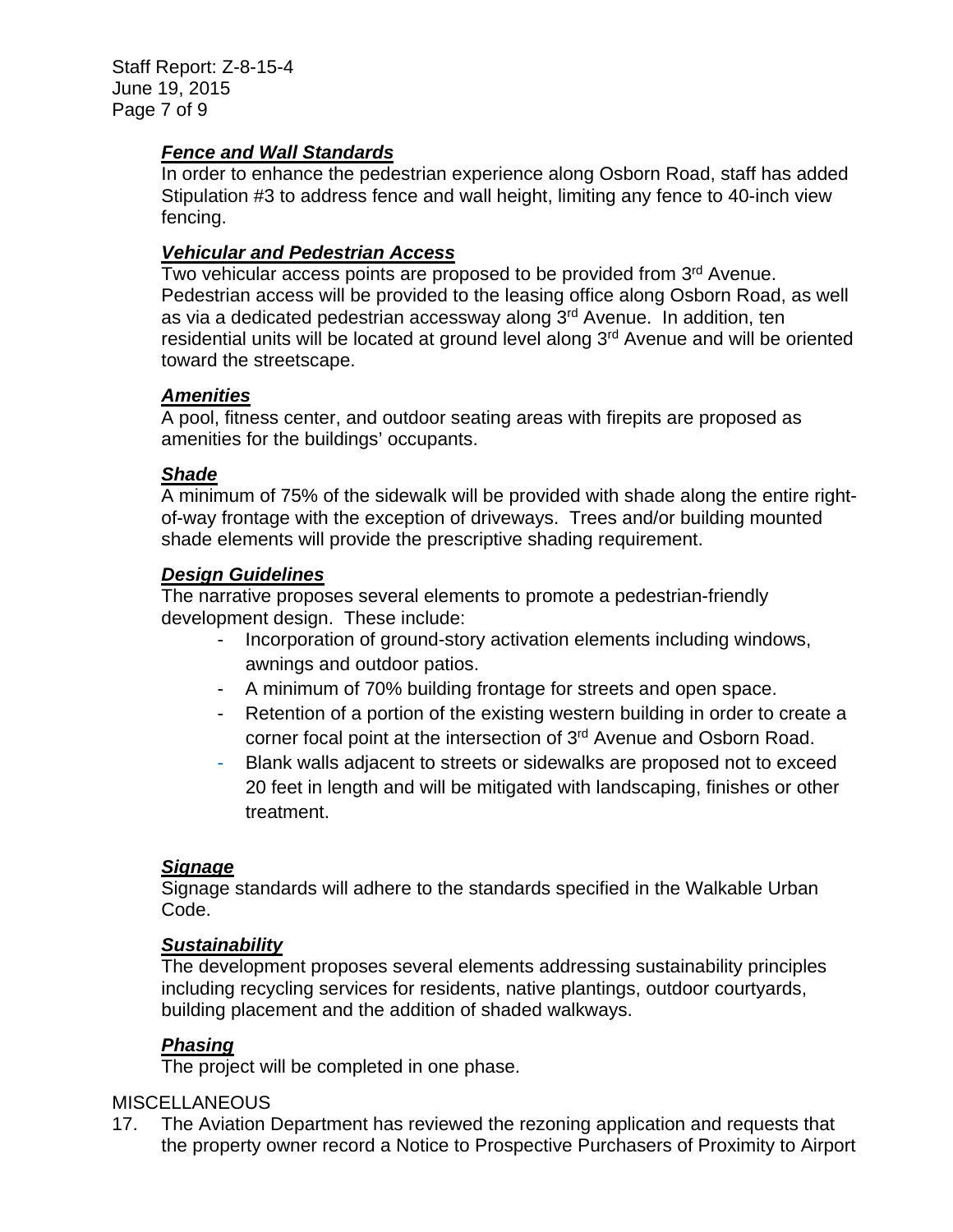in order to disclose the existence, and operational characteristics of Phoenix Sky Harbor International Airport to future owners or tenants of the property. Stipulation #4 addresses this request.

- 18. The Water Services Department has noted that there are no water or sewer infrastructure concerns. Water and sewer capacity for the proposed development will be assessed during the site plan review process. The design and construction of any facilities needed to connect to or increase the capacity of the existing infrastructure are the responsibility of the developer.
- 19. The Floodplain Management division of the Street Transportation Department determined that the parcel is not in a Special Flood Hazard Area (SFHA), but is located in a Shaded Zone X, on panel 2205 L of the Flood Insurance Rate Maps (FIRM) dated October 16, 2013 maps.
- 20. Development and use of the site is subject to all applicable codes and ordinances. Zoning approval does not negate other ordinance requirements. Other formal actions such as, but not limited to, zoning adjustments and abandonments, may be required.

# **Findings**

- 1. The development conforms to the General Plan Land Use Map Designation of Residential 15+ dwelling units per acre.
- 2. The request is consistent with the Regional Center Place Type assignment from the Transit Oriented Development Strategic Policy Framework of the General Plan.
- 3. The proposal is generally consistent with and will further the goals of the Midtown Transit Oriented Development Policy Plan.
- 4. The development will provide additional housing choices for the area, thereby addressing the anticipated housing shortage for the Midtown Transit Oriented Development District.

## **Stipulations**

- 1. An updated Development Narrative for the 3<sup>rd</sup> on Osborn PUD reflecting the changes approved through this request shall be submitted to the Planning and Development Department within 30 days of City Council approval of this request. The updated Development Narrative shall be consistent with the Development Narrative date stamped June 18, 2015, as modified by the following stipulations:
	- a. Page 24, Sustainability, Third Paragraph: Applicant shall replace word "preserve" with "retain."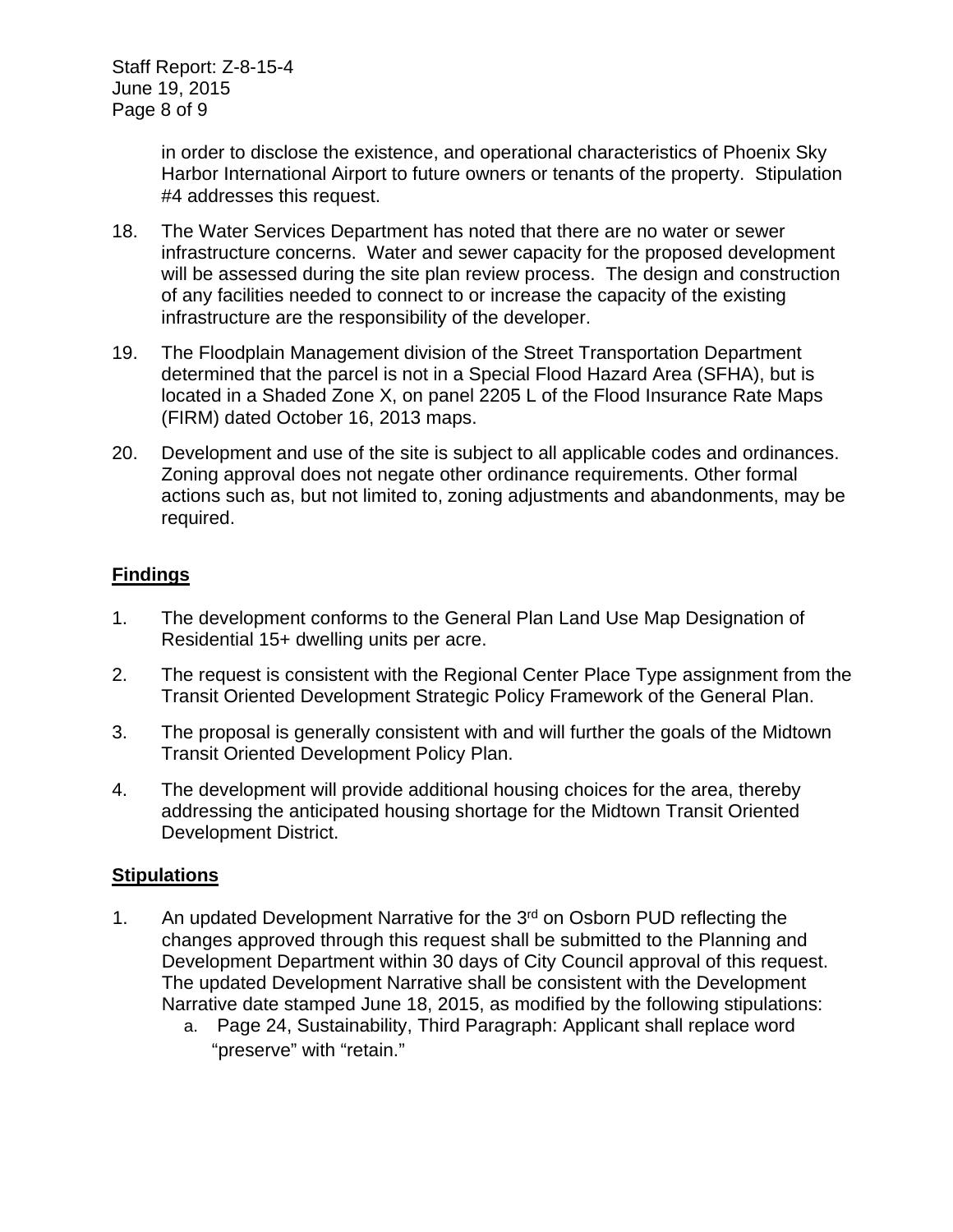Staff Report: Z-8-15-4 June 19, 2015 Page 9 of 9

- 2. The property owner shall complete documentation of the existing buildings prior to the approval of any demolition permits. The documentation shall be completed in a manner consistent with Part IV of the *Arizona Reporting Standards for Cultural Resources*, as approved by the Historic Preservation Office.
- 3. Fences or walls adjacent to Osborn shall be a maximum of 40-inches in height. Fence or walls shall be constructed utilizing view fencing materials, as approved by the Planning and Development Department.
- 4. The property owner shall record documents that disclose the existence, and operational characteristics of Phoenix Sky Harbor International Airport to future owners or tenants of the property. The form and content of such documents shall be according to the templates and instructions provided which have been reviewed and approved by the City Attorney.

#### **Writer**

S. Keating 6/19/2015

#### **Team Leader**

Joshua Bednarek

#### **Attachments**

Sketch Map Aerial 3<sup>rd</sup> on Osborn PUD Development Narrative date stamped June 18, 2015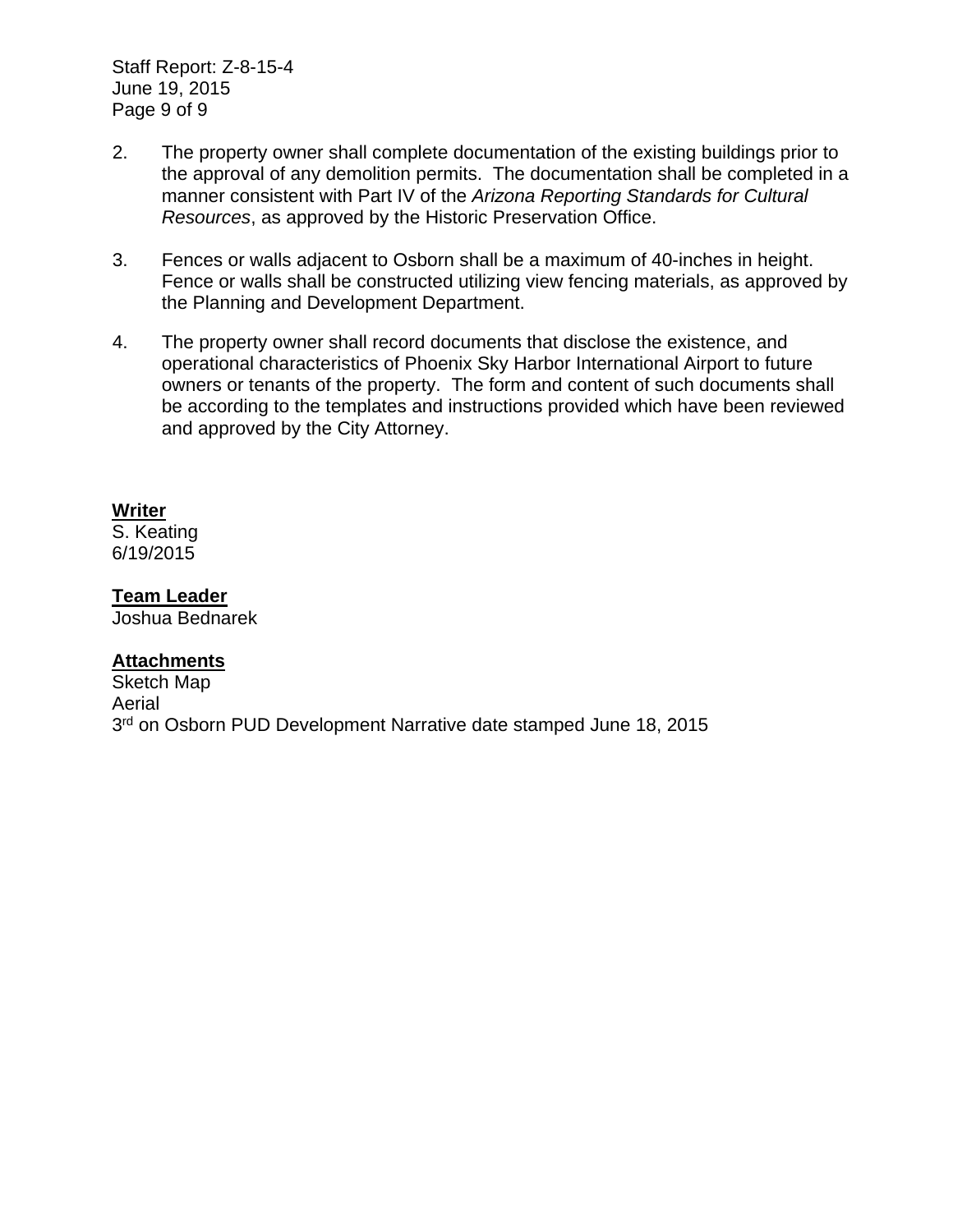